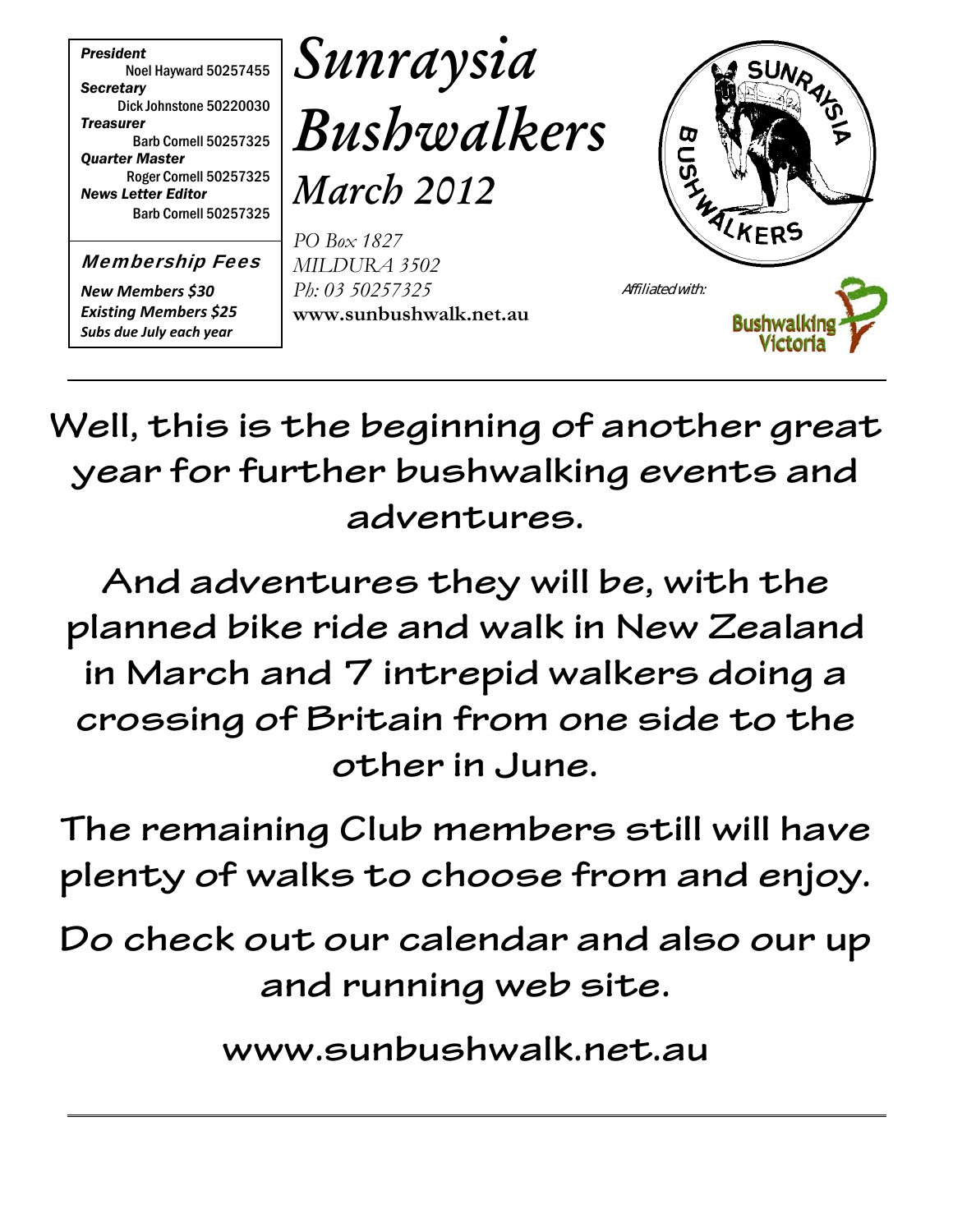#### **Canoe down the Murray Paddled and written by Tom and Tessa**

With a few days off work over the Christmas period we decided we wanted a bit of an adventure. What better way to get out into the wilderness and make the most of one of the local area's finest features than to take a trip along the Murray? With only one approaching experienced in canoeing among us (Tessa only having been in a canoe twice), it certainly had the potential to turn into an adventure!

All packed and ready to go, Wildside Outdoors provided a door to door service and picked us up from home early on Tuesday  $27<sup>th</sup>$  December. Despite getting an early start, the sun still felt strong as it came beating in through the windscreen on the drive down to Wemen. A taste of what was to come!



Along with a two-man open Canadian canoe, we also hired a couple of big barrels and a small waterproof bag for all our gear. This proved to be quite a generous amount of space – enough to hold a small tent, two sleeping bags & mats, stove, fuel & cooking utensils, food for 4 days and a few books. Unlike when you are hiking, or touring on a bike, weight is much less of an issue in a canoe – so some luxury heavy food items like onions and a small bottle of rum could even be accommodated! The barrels fitted nicely in the middle space of the canoe too – so not taking away anyway valuable legroom.

It was nearly 10 o'clock by the time we actually set off from Wemen. A fairly strong head wind made for a slowish first couple of hours. It didn't take too long to get into a steady rhythm though and we'd allowed plenty of time to cover fairly short distances so we could enjoy the scenery. The two-kilometre markers on the New South Wales side of the river helped us keep track of our progress (although you did need to keep quite a close look out as they varied in position on the trees and could sometimes get quite camouflaged). As well as the river map and these riverside markers, Tom also wired up a



high-tech navigation system as a back up – a GPS running off a special 'travel' fold-up solar panel, carefully positioned across the barrels in the canoe.

Apart from a short stop for lunch, we paddled until about 2.30pm, before starting to keep an eye out for quiet sandbars on the Victorian side. This proved to be a bit more difficult than anticipated – school holidays had brought out lots of car campers. We struck lucky however at Ki Bend (24km downstream from Wemen) – and staked our claim on the empty sandbar. Before setting up camp we went for a quick dip in the river to cool down and get clean (well, cleaner). Despite the scorching sun, the water was still pretty chilly, and Tessa couldn't stay in the water too long before goosebumps appeared!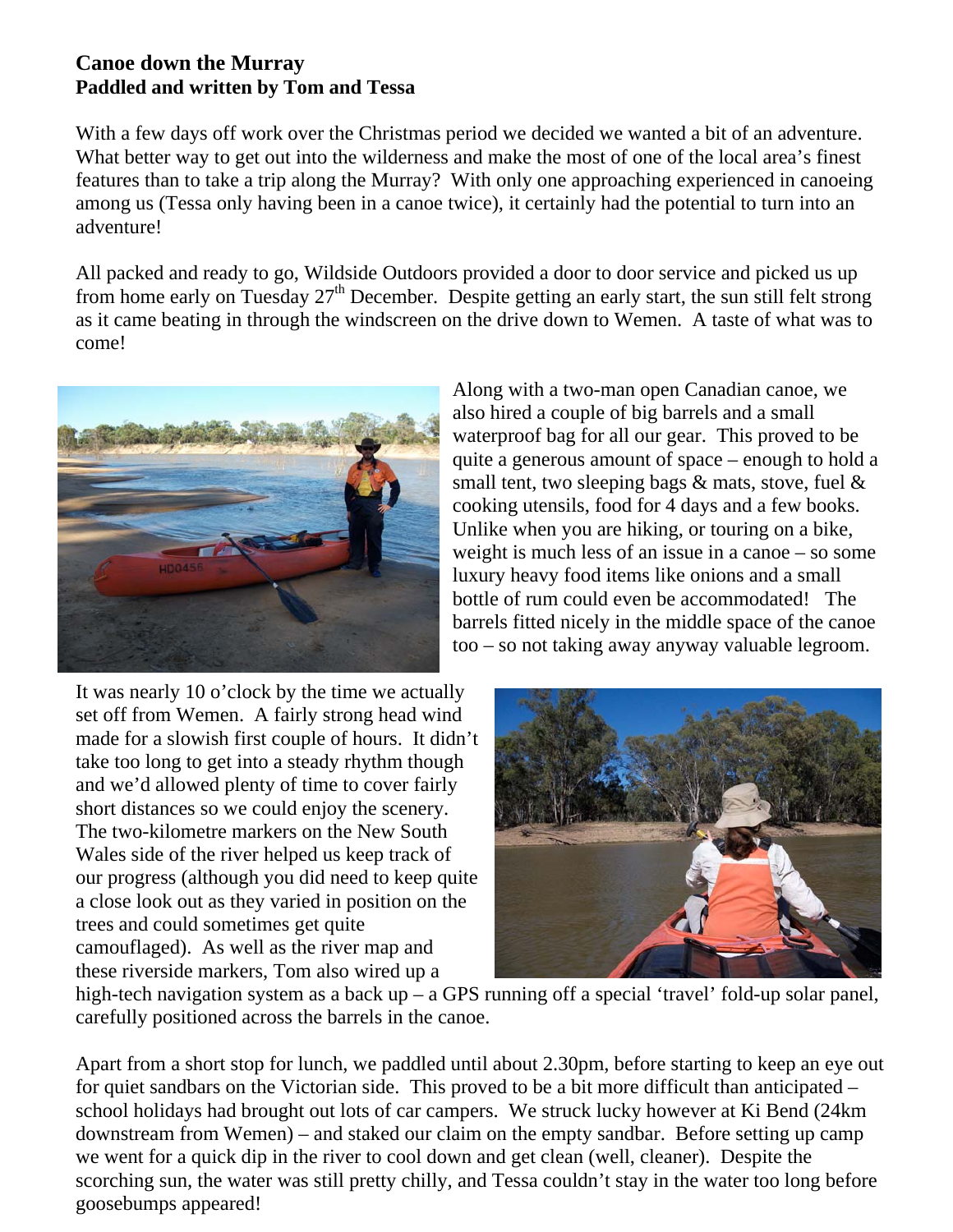

After setting up camp (Tom cleverly constructing some shade with a piece of tarpaulin) we relaxed for a couple of hours – reading and enjoying the peacefulness of the river. This particular sandbar seemed to be a prime nesting spot for cockatoos – which initially provided a source of live entertainment (but did turn into a bit of a noisy neighbour situation later on!) The wind was particularly strong at Ki Bend – which seemed to help keep the mosquitoes away but we decided it was probably sensible to wait for it to die down a bit before having a campfire.

After an Eritrean dinner of 'shiro' (dried chickpeas & spices that you add to onions & tomato paste) and rice, we were in bed by 9.30pm. We both felt pretty wiped out after a day in the sun and using muscles not used to being used!

The next morning we woke feeling refreshed – if a little stiff across the shoulders and upper arms! The wind had died down a bit and the current just seemed to carry us along, making the second day's paddle to Tapaulin Island a very relaxed couple of hours. We did get a shock when we came around one bend to be faced with two naked fishermen quickly scurrying to shore! From this point onwards, in the absence of a boat's engine, Tom thought it best to cough loudly before turning any corners, to make ourselves known!

We set up camp, this time on the New South Wales side – next to the Tapaulin Island Reference Area (about 27km from Ki Bend). While Tessa lay in the shade, engrossed in her book, Tom went to explore the area and discovered huge piles of tree trunks deep in the forest, presumably washed in during the previous summer's floods.

As we were making good progress, we decided to stay put for two nights. On the third day, we paddled across the river to Chalker Creek and went for a walk. This was very pleasant – and it was good to revisit the same part of the Hattah National Park that we had been through on our bike ride with the Bushwalkers in September. This time we sat and had morning tea where previously we'd waded through water with our bikes! We got some good views by climbing a couple of sand dunes, had some good kangaroo sightings and also saw a family of wild pigs. The paddle back across the river to camp was enough to convince us you wouldn't want to have to paddle too far against the current!

After a day off, it was nice to get back in the canoe the next morning. Again we took it fairly easy – and paddled about 23km, to just past Colignan. Out of the National Park now, we got a sense of returning to civilization. We camped on the New South Wales side again, but this time opposite blocks and pumps. To try to keep away from the noise of the pumps (and civilization!) we set up camp behind the beach, in a wooded, shaded spot. We did come out onto the beach later on however, to have a 'wee snifter' and watch the sun go down. *Great dining area*

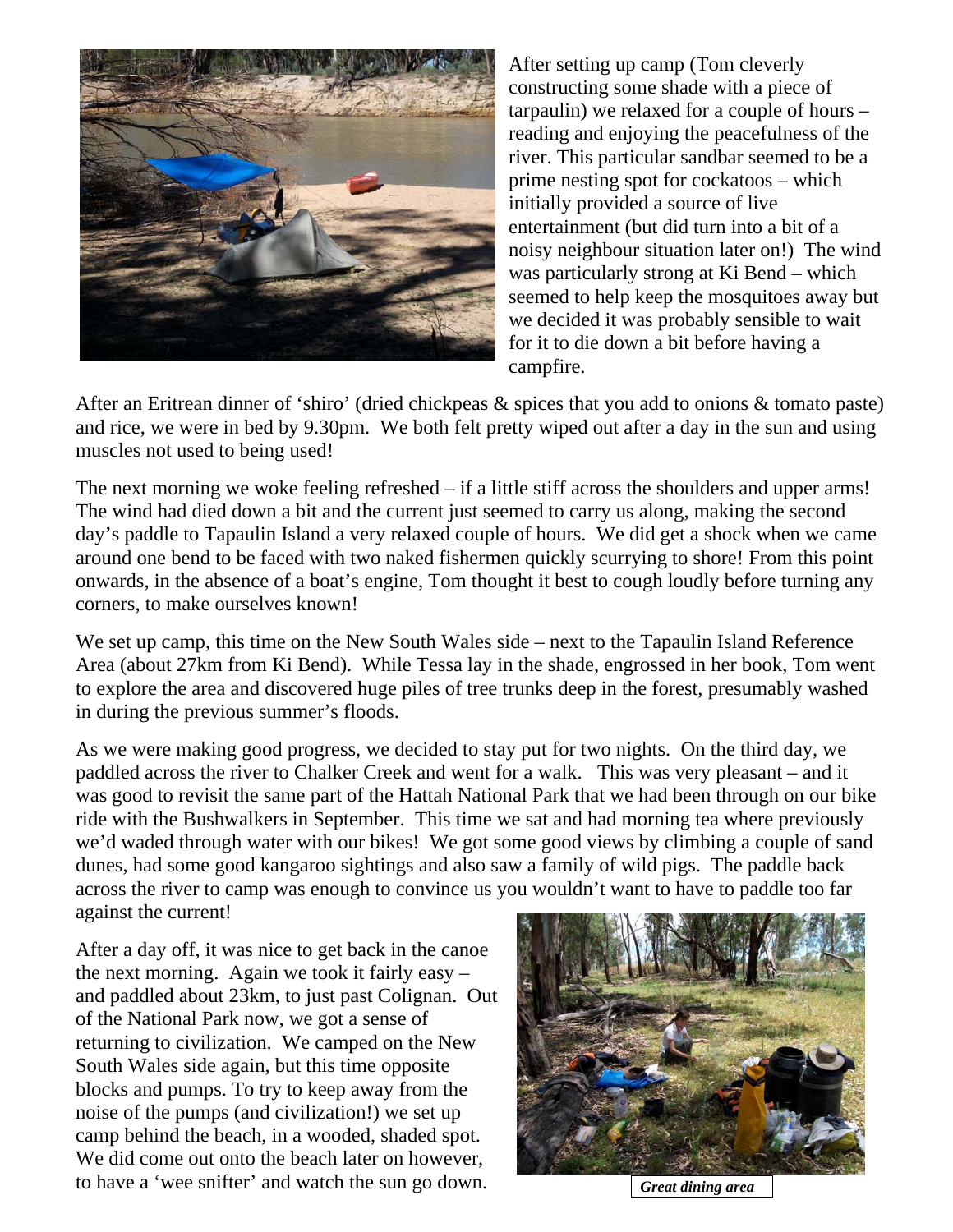

With only about 14km remaining to Nangiloc (our pick-up point) so we had a leisurely paddle for our final morning. Our final stop before Nangiloc was to see the 'Big Gumtree' marked on the river map – well worth a visit and a good photo opportunity.

*Big tree, big hug*

Paddling

around to the top of the bend at Nangiloc we pulled in to our last sandbar. After a swim and some lunch, we headed up to town (leaving our stuff to collect later). We worked up another sweat just on this short stroll – the temperature now approaching 40 degrees. It was well worth it though for the cold beer that was waiting for us in the Nangiloc Tavern! Before too long, our lift arrived and we collected our gear from the riverside and headed back up the road to Mildura – suitably relaxed and with a sense of achievement (and looking forward to a shower!)



*There's nothing quite like a good cold beer!*

#### ÚÚÚÚÚÚÚÚÚÚÚÚÚÚÚÚÚÚÚÚÚÚÚÚÚÚÚÚÚÚÚÚÚÚÚÚÚÚÚÚÚÚÚ

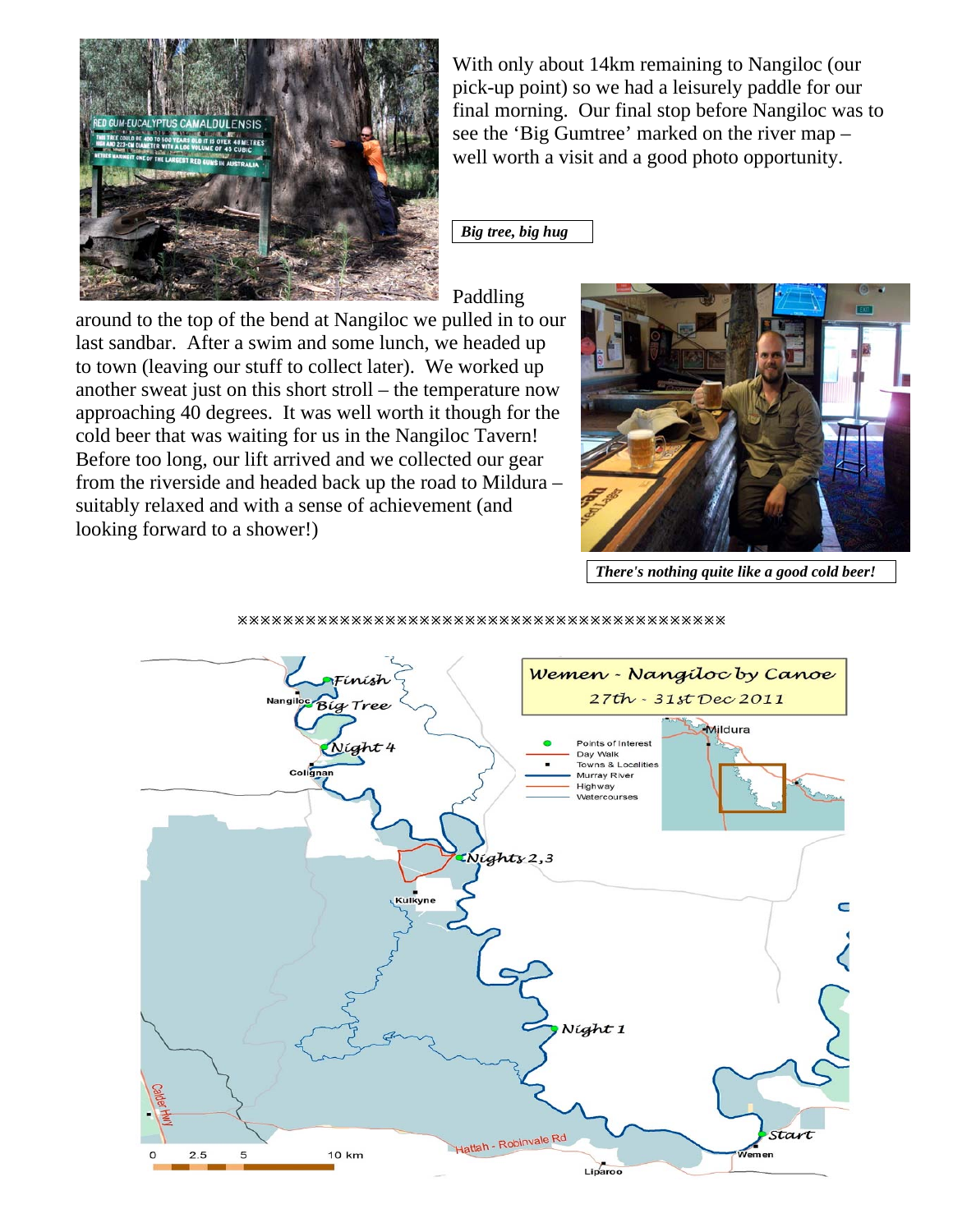# **Australian scientists in snakebite ointment breakthrough**

Rubbing snakebites with an ointment that slows the functioning of lymph glands could boost survival times by 50% according to new research by Australian scientists.

In experiments on humans and mice, researchers showed a class of compounds called nitric oxide (NO) donors delays the entry of toxins from potentially deadly snakebites into the blood stream. Nitric oxide, a molecule involved in regulation of blood pressure and the control of brain activity, have been shown to lower blood pressure in patients who suffer acute strokes.

*Read more about it in the September 2011 edition of Bushwalking News Victoria.*

# **Looking after Gortex**

Many of us wear Gortex or other 'breathable' garments. If they start leaking, then they need to be washed. Just like any other item you wear, your wet-weather gear and your gortex boots need to be kept clean.

Some tips can be found on the following web site.

But before applying them, remember to read the manufacturer's instructions and always follow the instructions on the item.

**Source:** Gortex Care Centre

http://www.gore-tex.com/remote/Satellite/content/care-center/washinginstructions

*Read more about it in the September 2011 edition of Bushwalking News Victoria.*

Non -Progressive Progressive Meal

Sunday 12<sup>th</sup> Feb. dawned clear, calm and not too hot. I even skipped church so that some fresh bread buns could be prepared for the opening meal for the start of our bushwalking season. What a meal it was. Starting with Morrocan Carrot soup and cold Borsch, followed by a great selection of salads, BBQ and wonderful sweets to suit anyone's palate. It was very difficult to make the decision to finally leave the fantastic repast and take ourselves home. Many thanks to Dick & Wendy for their hospitality.

*Written by Barb*

**Some drink from the fountain of youth**.

**Others merely gargle**